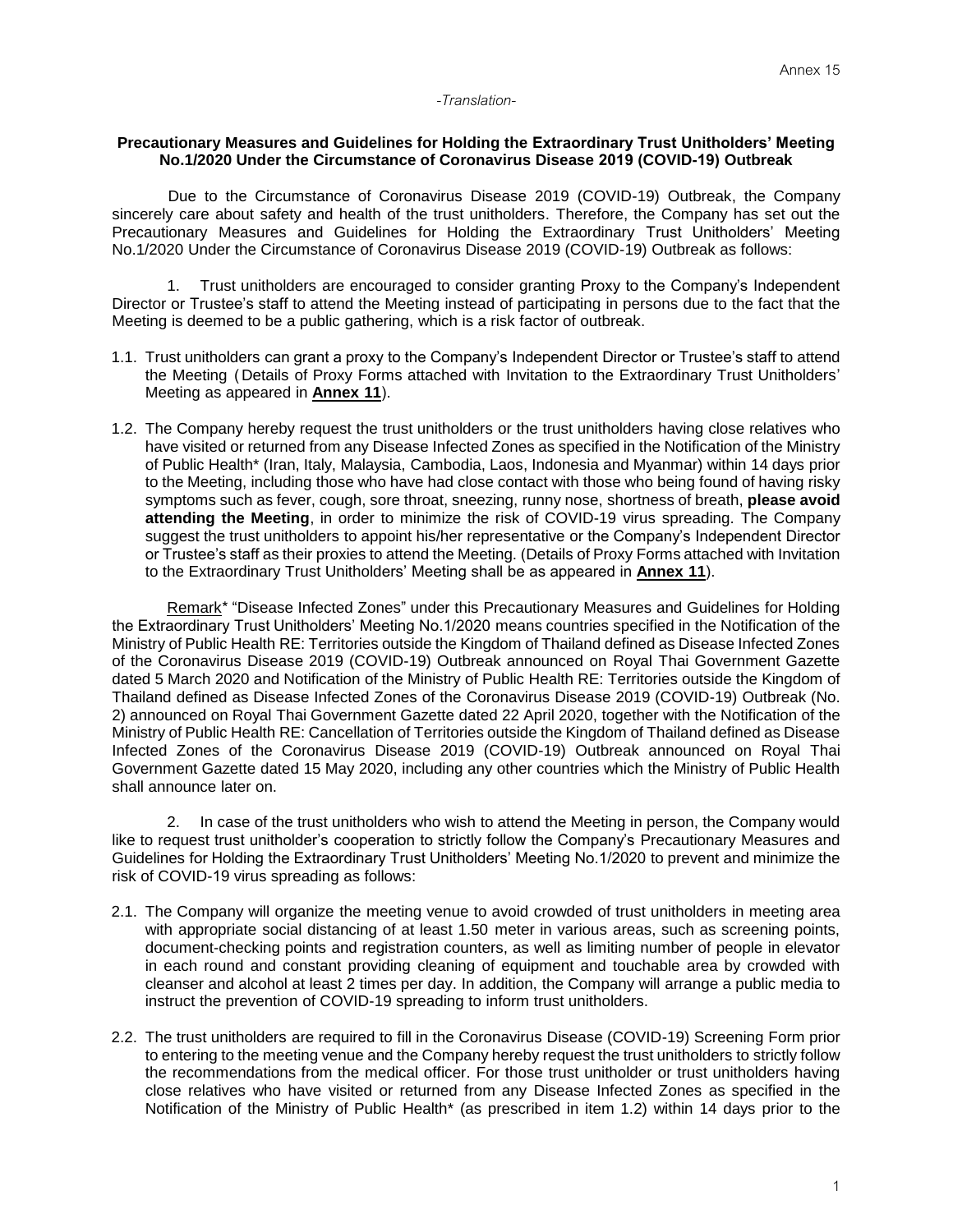Meeting, **the Company reserves the rights to not allow trust unitholders to enter the Extraordinary Trust Unitholders' Meeting No.1/2020**. In addition, the Company suggest the trust unitholders to appoint the Company's Independent Director or Trustee's staff as their proxies to attend the Meeting. In this regard, the Company shall provide documentations for your convenience. (Details of Proxy Forms attached with Invitation to the Extraordinary Trust Unitholders' Meeting as appeared in **Annex 11**). The trust unitholders are also strongly advised not to conceal their health information or traveling record to the Company.

- 2.3. The Company shall provide the procedure of screening point to screen those who have fever, before entering meeting venue. The Company shall provide body-temperature screening before entering the venue of the meeting. Attendees who have body temperature of 37.5 degrees Celsius or higher or having risky symptoms such as fever, cough, sore throat, sneezing, runny nose, shortness of breath, or do not follow the recommendations from the medical officer, **the Company reserves the rights to not allow trust unitholders to enter the Extraordinary Trust Unitholders' Meeting No.1/2020**. In addition, the Company suggest the trust unitholders to appoint the Company's Independent Director or Trustee's staff as their proxy to attend the Meeting. In this regard, the Company shall provide documentations for your convenience. (Details of Proxy Forms attached with Invitation to the Extraordinary Trust Unitholders' Meeting shall be as appeared in **Annex 11**). The trust unitholders are also strongly advised not to conceal their health information or traveling record to the Company.
- 2.4. The Company shall provide medical first aid point for preliminary medical treatment which isolates attendees who have risky symptoms such as fever, cough, sore throat, sneezing, runny nose, shortness of breath, from an area of the Meeting Venue and shall provide surgical mask and facilitate to place in a hospital for medical care.

## 2.5. **The Company reserves the rights to not allow any trust unitholders, who do not pass the health screening or do not completed the COVID-19 Screening Form to attend the Extraordinary Trust Unitholders' Meeting No.1/2020.**

- 2.6. Trust unitholders who passed the health screening are requested to put on a sticker, and wear facemask prepared by themselves at all time during the meeting and clean hands by using the alcoholbased hand sanitizer gel, prepared by themselves and provided by the Company around the meeting areas, before and after the Meeting as well as before entering in and out of the area of the Meeting Venue.
- 2.7. Trust unitholders who passed the health screening are requested to be seated. After the registration procedure, trust unitholders will be assigned a seating number and is required to sit as specified for the sake of the disease prevention or following up in case of any circumstances. Seats are not allowed to be moved to keep appropriate distance whereby the Company shall arrange the seats in area of the Meeting which will be at least 1.50 meter distancing from one another, and in order to comply with the regulations issued by Official Authorities, resulting to the limited number of available seats in the meeting venue to be significantly decreased. In case where the seats are fully occupied, the trust unitholders shall not be allowed to enter area of the Meeting. Therefore, the Company hereby suggest the trust unitholders to appoint the Company's Independent Director or Trustee's staff as their proxies to attend the Meeting, in this regard, the Company shall provide documentations for your convenience. (Details of Proxy Forms attached with Invitation to the Extraordinary Trust Unitholders' Meeting shall be as appeared in **Annex 11**).
- 2.8. Should the Company notice any of trust unitholders having risky symptoms such as fever, cough, sore throat, sneezing, runny nose, shortness of breath, the Company reserve the rights to request such trust unitholders to leave an area of the Meeting.
- 2.9. For the Meeting to be concisely arranged, should the trust unitholders who have further questions at the Meeting, the Company hereby request such trust unitholders to write their questions on prepared paper and put in inquiry box instead of enquiry through microphone. The Company's staff will prepare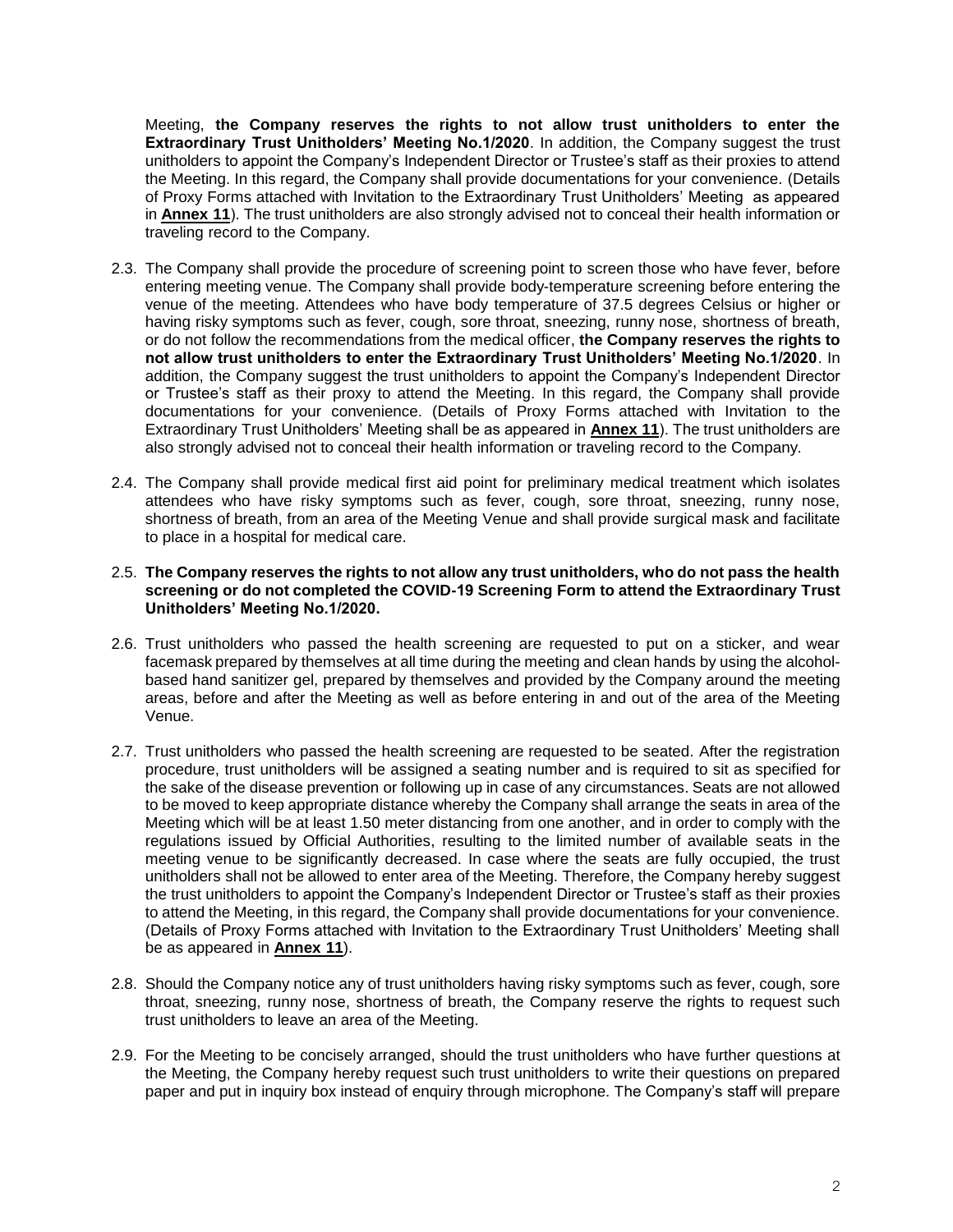papers and pens during the Meeting. In this regard, the Company shall summarize questions and answers in the minutes of the Meeting.

2.10.The Company will not serve food and beverages at the Meeting and hereby request for your cooperation to avoid consuming any food or beverage in the Meeting area in order to minimize risk of the COVID-19 spreading.

Furthermore, since the circumstance is under the stage of special surveillance, the Company may change any procedures in compliance with measures from the Government or regulations issued by Official Authorities which may changes later on. In addition, the Company reserve the rights to inform any changes of procedures though any channel as the Company deems appropriate. In this regard, the compliance with the above measures and guidelines may cause delay in the screening and registration of the Meeting. The Company hereby would like to apologize for any inconvenience that may occurs and sincerely thank all trust unitholders, and hopefully, to receive your kind cooperation on this matter.

Your respectfully,

WHA Industrial REIT Management Company Limited, REIT Manager of Hemaraj Leasehold Real Estate Investment Trust